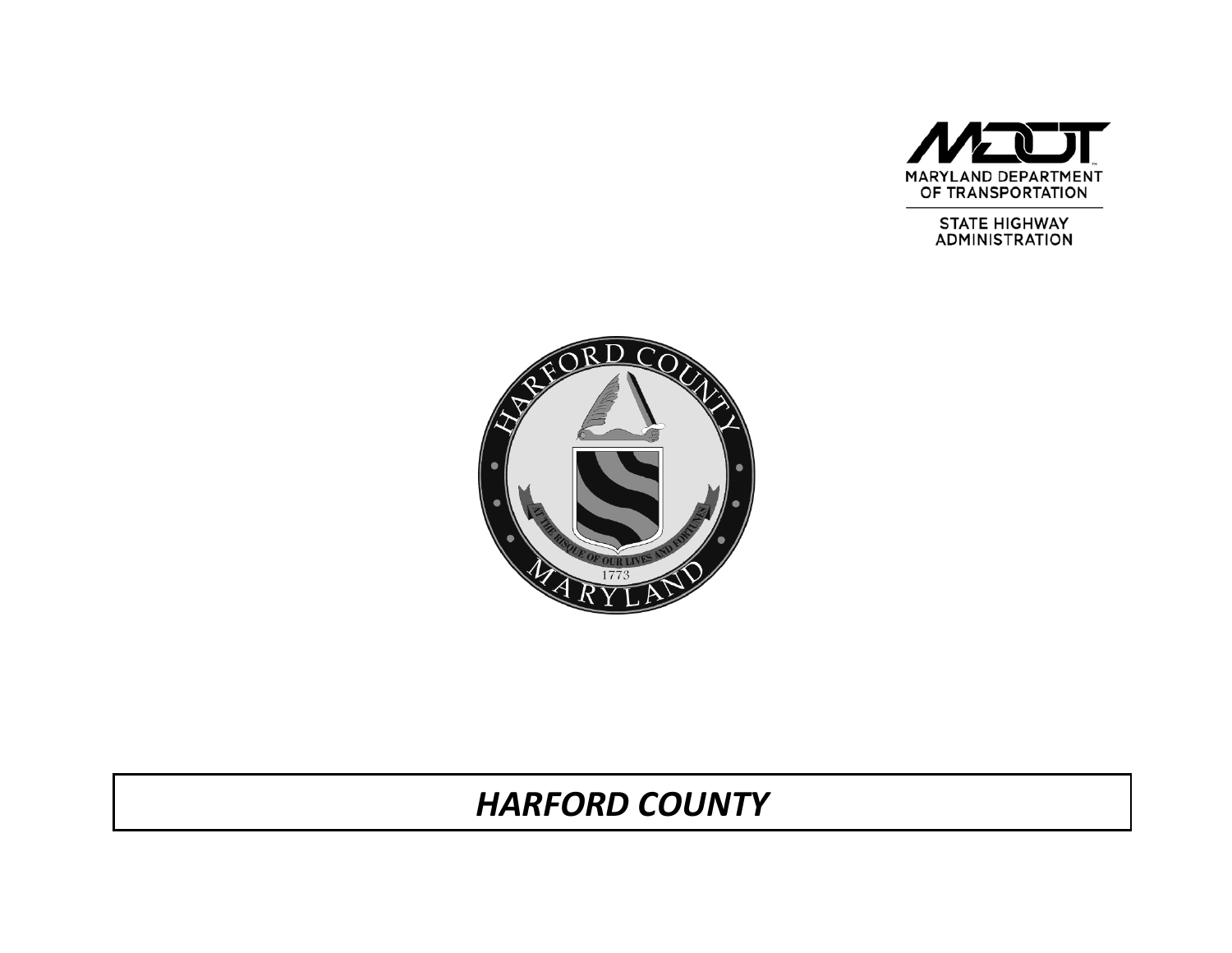#### *STATE HIGHWAY ADMINISTRATION -- Harford County -- Line 1 Secondary Construction Program*



#### **STATE GOALS : Maryland Transportation Plan (MTP) Goals/Selection Criteria:**

- 
- 
- **Economic Opportunity & Reduce Congestion Fiscal Responsibility A Status Yet Algebra**
- **Better Transportation Choices & Connections**

**EXPLANATION: These bridges are rated poor.** 

## **X** Safe, Secure, and Resilient **COVID-10** Quality & Efficiency **X**<br> **X** Protection **Protect Installers** Environmental Prote **Maintain & Modernize Environmental Protection Provide Protection Profession Project Outside PFA Exception Profession**

**PROJECT: US 1, Belair Road**

**DESCRIPTION: Replacement of Bridge No. 1206600 over Tollgate Road and Bridge No. 1206500 over Winters Run.**

PURPOSE & NEED SUMMARY STATEMENT: The existing bridges, built in 1963, are nearing the end of **their useful service lives. Both structures are rated poor based on deck condition and substructure condition (Bridge No. 1206500 only).**

| <b>SMART GROWTH STATUS:</b>                                                                | <b>Project Not Location Specific</b> | Not Subject to PFA Law                                                         |
|--------------------------------------------------------------------------------------------|--------------------------------------|--------------------------------------------------------------------------------|
| <b>Project Inside PFA</b><br><b>Project Outside PFA</b><br>PFA Status Yet to Be Determined |                                      | Grandfathered<br><b>Exception Will Be Required</b><br><b>Exception Granted</b> |

**STATUS: Engineering underway.**

#### **SIGNIFICANT CHANGE FROM FY 2021 - 26 CTP: None.**

|                    | <b>POTENTIAL FUNDING SOURCE:</b> |                 |                 |                | $ x $ SPECIAL |                      | $\overline{\mathsf{x}}$ Federal | GENERAL                            | <b>OTHER</b> |              |                 | <b>Classification:</b>              |                                                                  |
|--------------------|----------------------------------|-----------------|-----------------|----------------|---------------|----------------------|---------------------------------|------------------------------------|--------------|--------------|-----------------|-------------------------------------|------------------------------------------------------------------|
|                    | <b>TOTAL</b>                     |                 |                 |                |               |                      |                                 |                                    |              |              |                 | <b>STATE - Principal Arterial</b>   |                                                                  |
| <b>PHASE</b>       | <b>ESTIMATED</b>                 | <b>EXPENDED</b> | <b>EXPENDED</b> | <b>CURRENT</b> | <b>BUDGET</b> |                      |                                 | <b>PROJECTED CASH REQUIREMENTS</b> |              | <b>SIX</b>   | <b>BALANCE</b>  | <b>FEDERAL - Freeway/Expressway</b> |                                                                  |
|                    | COST                             | <b>THRU</b>     | IN              | <b>YEAR</b>    | <b>YEAR</b>   |                      |                                 | FOR PLANNING PURPOSES ONLY         |              | <b>YEAR</b>  | <b>TO</b>       | <b>STATE SYSTEM: Secondary</b>      |                                                                  |
|                    | (\$000)                          | 2021            | 2021            | 2022           | 2023          | $\dots$ 2024 $\dots$ | 2025                            | 2026                               | 2027         | <b>TOTAL</b> | <b>COMPLETE</b> |                                     | <b>Estimated Annual Average Daily Traffic (vehicles per day)</b> |
| Planning           | 0                                | 0               | 0               | 0              | 0             | 0                    | 0                               | 0                                  | 0            | 0            | $\mathbf{0}$    | <b>CURRENT (2021)</b>               | 42,000                                                           |
| Engineering        | 2,575                            | 904             | 93              | 668            | 1,003         | 0                    | 0                               | 0                                  | 0            | 1,671        | $\mathbf 0$     |                                     |                                                                  |
| Right-of-way       | 0                                | 0               | 0               | 0              | 0             | $\mathbf{0}$         | 0                               | 0                                  | 0            | $\bf{0}$     | $\bf{0}$        | PROJECTED (2041)                    | 62,750                                                           |
| <b>Utilities</b>   | 0                                | 0               | 0               | 0              | 0             | $\mathbf{0}$         | 0                               | $\Omega$                           | 0            | 0            | 0               |                                     |                                                                  |
| Construction       | 13,000                           | 0               | 0               | $\mathbf 0$    | 813           | 4,355                | 5,411                           | 2,421                              | 0            | 13,000       | 0               |                                     |                                                                  |
| <b>Total</b>       | 15,575                           | 904             | 93              | 668            | 1,816         | 4,355                | 5,411                           | 2,421                              | $\mathbf 0$  | 14,671       | $\mathbf 0$     |                                     |                                                                  |
| <b>Federal-Aid</b> | 14,092                           | 404             | 0               | 535            | 1,574         | 4,138                | 5,141                           | 2,300                              | 0            | 13,688       | 0               |                                     |                                                                  |
| Special            | 1,483                            | 500             | 93              | 133            | 242           | 217                  | 270                             | 121                                | 0            | 983          | 0               |                                     |                                                                  |
| Other              | 0                                | 0               | 0               | 0              | 0             | 0                    | 0                               | 0                                  | 0            | 0            | $\mathbf 0$     |                                     |                                                                  |

**STIP REFERENCE #HA1051 12/01/2021**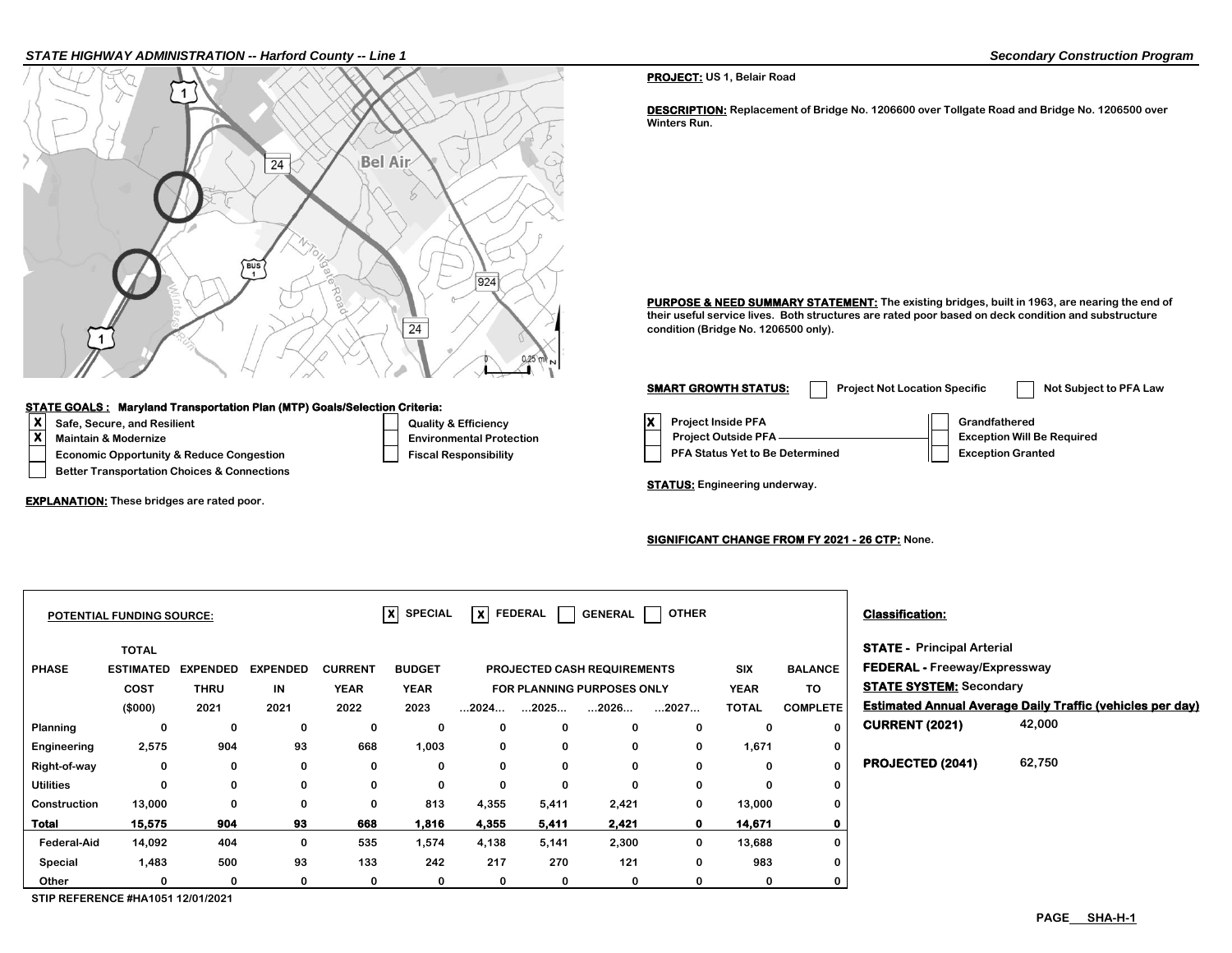#### *STATE HIGHWAY ADMINISTRATION -- Harford County -- Line 2 Secondary Development & Evaluation Program*



**PROJECT: MD 24, Rocks Road**

**DESCRIPTION: MD 24 will be resurfaced and reconstructed including slope repair and guardrail replacement. This is the southern section (Section G) which extends from 900 feet south of Sharon Road to 1,700 feet north of Ferncliff Lane.**

**PURPOSE & NEED SUMMARY STATEMENT:** The purpose of this project is to improve the road safety by **remediating the slope supporting MD 24, repairing the pavement, improving roadway drainage, and addressing roadside safety concerns.**

| <b>SMART GROWTH STATUS:</b>                                                                | <b>Project Not Location Specific</b> | Not Subject to PFA Law                                                         |
|--------------------------------------------------------------------------------------------|--------------------------------------|--------------------------------------------------------------------------------|
| <b>Project Inside PFA</b><br><b>Project Outside PFA</b><br>PFA Status Yet to Be Determined |                                      | Grandfathered<br><b>Exception Will Be Required</b><br><b>Exception Granted</b> |

**STATUS: Engineering underway.**

#### **SIGNIFICANT CHANGE FROM FY 2021 - 26 CTP: None.**

|                  | <b>POTENTIAL FUNDING SOURCE:</b>                |                                |                       |                               | $ X $ SPECIAL                |                      | $\overline{\mathsf{x}}$ FEDERAL $\overline{\phantom{a}}$ | GENERAL                                                          | <b>OTHER</b> |                    |                      | <b>Classification:</b>                                                                        |                                                                  |
|------------------|-------------------------------------------------|--------------------------------|-----------------------|-------------------------------|------------------------------|----------------------|----------------------------------------------------------|------------------------------------------------------------------|--------------|--------------------|----------------------|-----------------------------------------------------------------------------------------------|------------------------------------------------------------------|
| <b>PHASE</b>     | <b>TOTAL</b><br><b>ESTIMATED</b><br><b>COST</b> | <b>EXPENDED</b><br><b>THRU</b> | <b>EXPENDED</b><br>IN | <b>CURRENT</b><br><b>YEAR</b> | <b>BUDGET</b><br><b>YEAR</b> |                      |                                                          | <b>PROJECTED CASH REQUIREMENTS</b><br>FOR PLANNING PURPOSES ONLY |              | SIX<br><b>YEAR</b> | <b>BALANCE</b><br>TO | <b>STATE - Major Collector</b><br>FEDERAL - Major Collector<br><b>STATE SYSTEM: Secondary</b> |                                                                  |
|                  | (\$000)                                         | 2021                           | 2021                  | 2022                          | 2023                         | $\dots$ 2024 $\dots$ | 2025                                                     | 2026                                                             | 2027         | <b>TOTAL</b>       | <b>COMPLETE</b>      |                                                                                               | <b>Estimated Annual Average Daily Traffic (vehicles per day)</b> |
| Planning         | 0                                               | 0                              | 0                     | 0                             | 0                            | 0                    | 0                                                        | $\mathbf 0$                                                      | 0            | 0                  | 0                    | <b>CURRENT (2021)</b>                                                                         | 3,600                                                            |
| Engineering      | 3,042                                           | 1,827                          | 421                   | 806                           | 409                          | 0                    | $\mathbf 0$                                              | $\mathbf 0$                                                      | $\mathbf 0$  | 1,215              | $\mathbf 0$          |                                                                                               |                                                                  |
| Right-of-way     | 36                                              | 36                             | 8                     | 0                             | 0                            | 0                    | 0                                                        | $\mathbf 0$                                                      | 0            | $\bf{0}$           | $\mathbf 0$          | <b>PROJECTED (2041)</b>                                                                       | 7,825                                                            |
| <b>Utilities</b> | 0                                               | 0                              | 0                     | $\bf{0}$                      | $\bf{0}$                     | 0                    | 0                                                        | $\mathbf 0$                                                      | $\bf{0}$     | $\bf{0}$           | 0                    |                                                                                               |                                                                  |
| Construction     | 0                                               | 0                              | 0                     | $\bf{0}$                      | $\mathbf 0$                  | 0                    | 0                                                        | $\bf{0}$                                                         | $\bf{0}$     | $\Omega$           | 0                    |                                                                                               |                                                                  |
| Total            | 3,078                                           | 1,863                          | 428                   | 806                           | 409                          | $\mathbf{0}$         | $\mathbf 0$                                              | $\mathbf 0$                                                      | $\mathbf 0$  | 1,215              | $\mathbf 0$          |                                                                                               |                                                                  |
| Federal-Aid      | 2,339                                           | 1,150                          | 278                   | 780                           | 409                          | 0                    | 0                                                        | 0                                                                | 0            | 1,189              | 0                    |                                                                                               |                                                                  |
| Special          | 738                                             | 712                            | 150                   | 26                            | 0                            | 0                    | 0                                                        | $\mathbf 0$                                                      | $\bf{0}$     | 26                 | 0                    |                                                                                               |                                                                  |
| Other            |                                                 | 0                              | 0                     | 0                             | 0                            | 0                    | 0                                                        | 0                                                                |              | 0                  | 0                    |                                                                                               |                                                                  |

**STIP REFERENCE #HA3342 12/01/2021**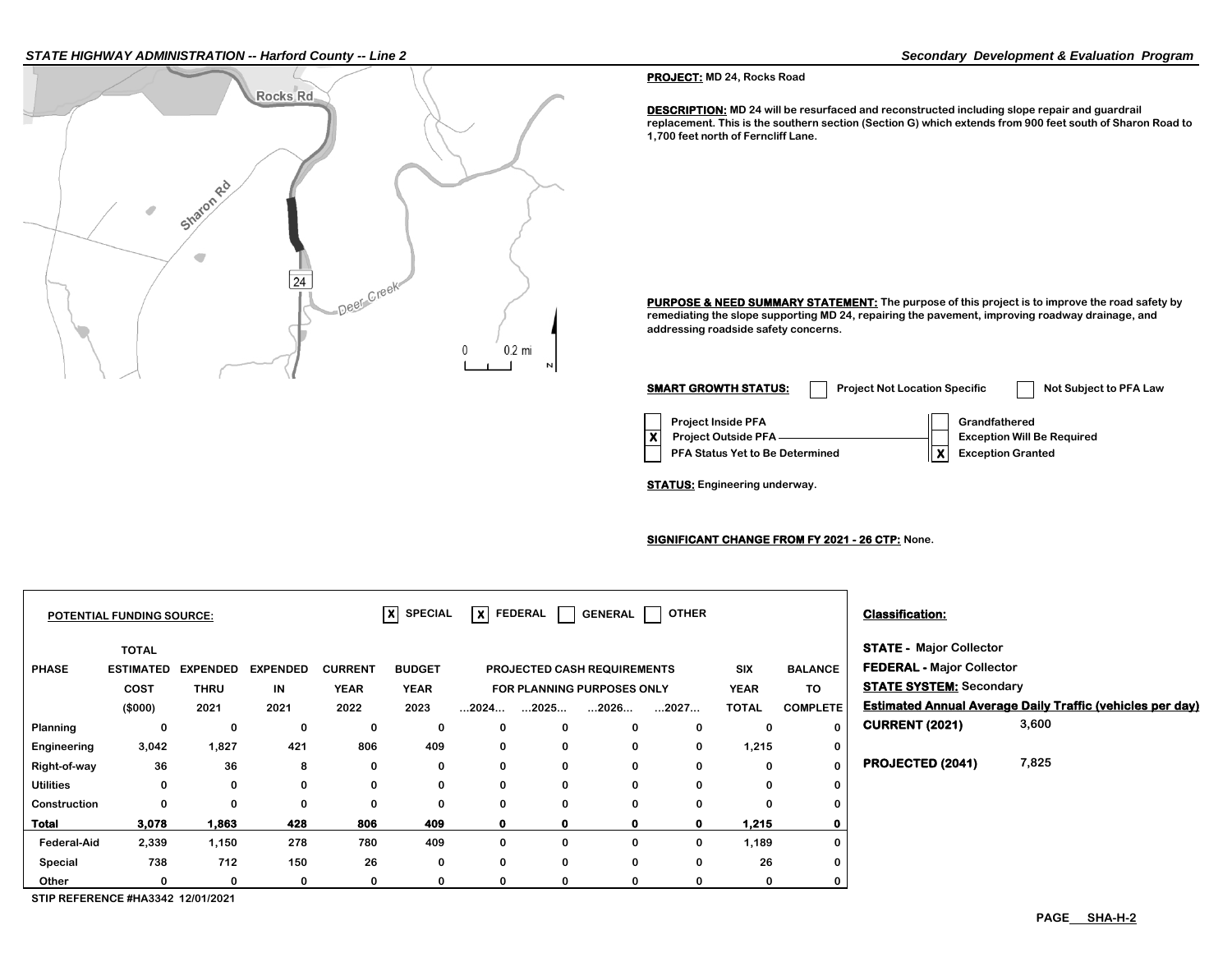#### *STATE HIGHWAY ADMINISTRATION -- Harford County -- Line 3 Secondary Development & Evaluation Program*



#### **PROJECT: US 1, Belair Road**

**DESCRIPTION: Study to reconstruct US 1 to a multi-lane highway from MD 152 to the Hickory Bypass (5.5 miles). Bicycles and pedestrians will be accommodated as appropriate.**

**PURPOSE & NEED SUMMARY STATEMENT: This project will improve safety and operations on US 1.**

| <b>SMART GROWTH STATUS:</b>                                                                       | <b>Project Not Location Specific</b> | Not Subject to PFA Law                                                         |
|---------------------------------------------------------------------------------------------------|--------------------------------------|--------------------------------------------------------------------------------|
| <b>Project Inside PFA</b><br><b>Project Outside PFA</b><br><b>PFA Status Yet to Be Determined</b> |                                      | Grandfathered<br><b>Exception Will Be Required</b><br><b>Exception Granted</b> |

**STATUS: Planning complete.**

#### **SIGNIFICANT CHANGE FROM FY 2021 - 26 CTP: None.**

|                  | <b>POTENTIAL FUNDING SOURCE:</b> |                 |                 |                | $ X $ SPECIAL |                      |             |                                    | $\overline{\mathsf{X}}$ FEDERAL GENERAL OTHER |              |                 | <b>Classification:</b>              |                                                                  |
|------------------|----------------------------------|-----------------|-----------------|----------------|---------------|----------------------|-------------|------------------------------------|-----------------------------------------------|--------------|-----------------|-------------------------------------|------------------------------------------------------------------|
|                  | <b>TOTAL</b>                     |                 |                 |                |               |                      |             |                                    |                                               |              |                 | <b>STATE - Principal Arterial</b>   |                                                                  |
| <b>PHASE</b>     | <b>ESTIMATED</b>                 | <b>EXPENDED</b> | <b>EXPENDED</b> | <b>CURRENT</b> | <b>BUDGET</b> |                      |             | <b>PROJECTED CASH REQUIREMENTS</b> |                                               | <b>SIX</b>   | <b>BALANCE</b>  | <b>FEDERAL - Freeway/Expressway</b> |                                                                  |
|                  | COST                             | <b>THRU</b>     | IN              | <b>YEAR</b>    | <b>YEAR</b>   |                      |             | FOR PLANNING PURPOSES ONLY         |                                               | <b>YEAR</b>  | TO              | <b>STATE SYSTEM: Secondary</b>      |                                                                  |
|                  | (\$000)                          | 2021            | 2021            | 2022           | 2023          | $\dots$ 2024 $\dots$ | 2025        | 2026                               | 2027                                          | <b>TOTAL</b> | <b>COMPLETE</b> |                                     | <b>Estimated Annual Average Daily Traffic (vehicles per day)</b> |
| Planning         | 2,270                            | 2,270           | 0               | 0              | 0             | 0                    | 0           | 0                                  | 0                                             | $\bf{0}$     | $\mathbf{0}$    | <b>CURRENT (2021)</b>               | 42,000                                                           |
| Engineering      | 0                                | 0               | 0               | 0              | 0             | 0                    | 0           | 0                                  | 0                                             | 0            | 0               |                                     |                                                                  |
| Right-of-way     | 286                              | 286             | 0               | 0              | 0             | 0                    | 0           | 0                                  | 0                                             | 0            | 0               | <b>PROJECTED (2041)</b>             | 62,750                                                           |
| <b>Utilities</b> | 0                                | 0               | 0               | 0              | 0             | 0                    | $\mathbf 0$ | 0                                  | 0                                             | $\Omega$     | 0               |                                     |                                                                  |
| Construction     | 0                                | 0               | 0               | 0              | 0             | 0                    | 0           | $\bf{0}$                           | 0                                             | 0            | 0               |                                     |                                                                  |
| <b>Total</b>     | 2,556                            | 2,556           | $\mathbf{0}$    | 0              | 0             | $\mathbf{0}$         | 0           | 0                                  | 0                                             | 0            |                 |                                     |                                                                  |
| Federal-Aid      | 979                              | 979             | 0               | 0              | 0             | 0                    | 0           | 0                                  | 0                                             | 0            | 0               |                                     |                                                                  |
| Special          | 1,577                            | 1,577           | 0               | 0              | 0             | $\mathbf 0$          | 0           | 0                                  | 0                                             | $\Omega$     | 0               |                                     |                                                                  |
| Other            | 0                                | 0               | 0               | 0              | 0             | 0                    | 0           |                                    | 0                                             |              | 0               |                                     |                                                                  |

**STIP REFERENCE #HA8881 12/01/2021**